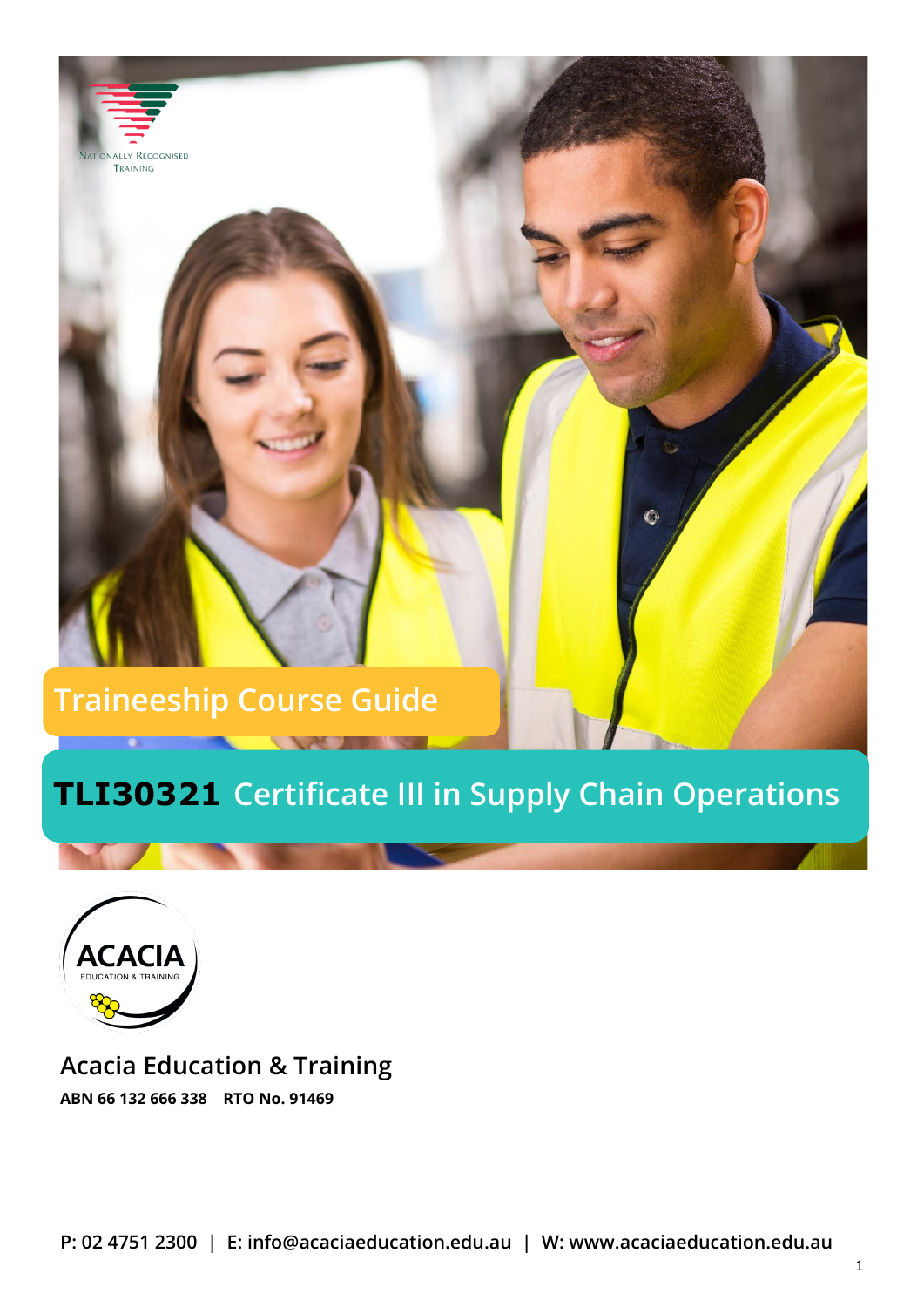# **Contents**

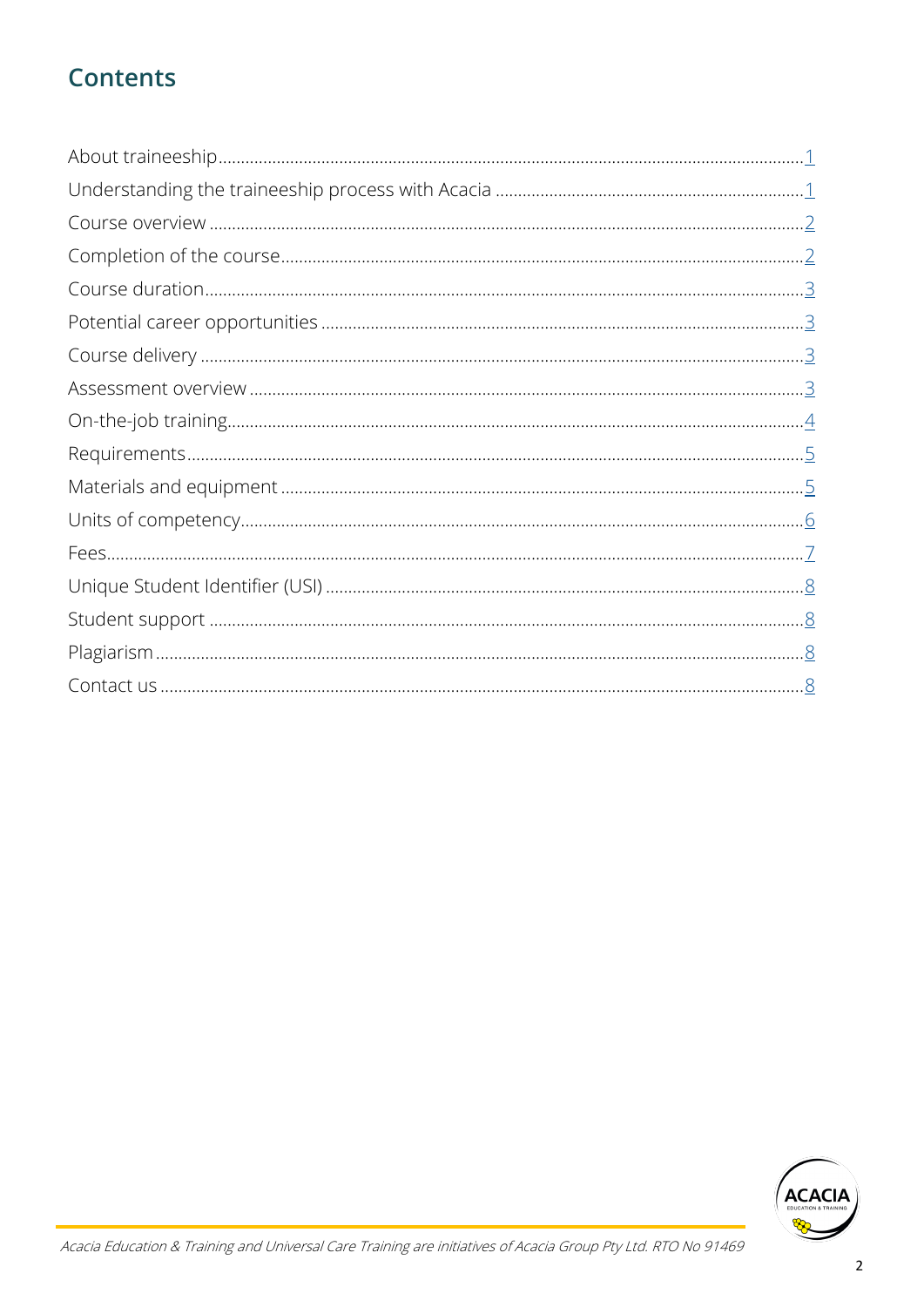<span id="page-2-0"></span>Gain the skills, knowledge and practical experience you need to start a career in a range of industries or retrain for the career you have always wanted with a traineeship from Acacia Group Pty Ltd.

# **About traineeships**

An Australian Traineeship provides a nationally recognised qualification and on-the-job experience. It combines time at work with training and can be completed on a full-time or part-time basis, depending on your employment. Australian Traineeships are available to anyone of working age regardless of their level of education. You can be a school-leaver, re-entering the workforce or an adult worker simply wishing to change careers.

#### Who needs to be involved?

- Australian Apprenticeship Support Network (AASN)
- Registered Training Organisation (RTO)
- Employer
- **Trainee**

## **Understanding the traineeship process with Acacia**

- 1. Once the employer and trainee sign a 'training contract', and it is approved by AASN and the State/ Territory Training Authority, they will then contact a selected RTO, such as Acacia Group, to organise the off-site training.
- 2. Acacia will accept the training plan proposal if suitable, based on trainer availability and location of training/workplace.
- 3. The trainee will be enrolled and a detailed training plan is established which sets out the delivery and commencement of training, as well as relevant learning modules required for training competency.
- 4. Ongoing trainer support consists of regular virtual contacts as required and/or negotiated and regular face-to-face visits at the workplace as agreed upon with the employer.
- 5. The trainee completes their training, where the employer, as well as the RTO approve that the training program requirements have been met, and the trainee has acceptable competency.
- 6. On successful completion of the training program the trainee will be awarded with an AQF Certificate and/or transcript of units completed.

#### It is the requirement of the employer to:

- Provide work and on-the-job-training that is consistent with formal training
- Provide appropriately qualified/experienced and accessible supervision for the trainee
- Provide the trainee with time away from routine work duties, with pay, for the purpose of undertaking formal training/learning/assessment activities
- Allow trainee access to appropriate equipment/workplace documents or information for the purpose of completing any required assessments
- Allow the RTO access to the workplace and trainee for practical assessments and face-to-face contact regarding the overall training
- Assist the RTO with ensuring the trainee is staying on track with the training plan and units of competency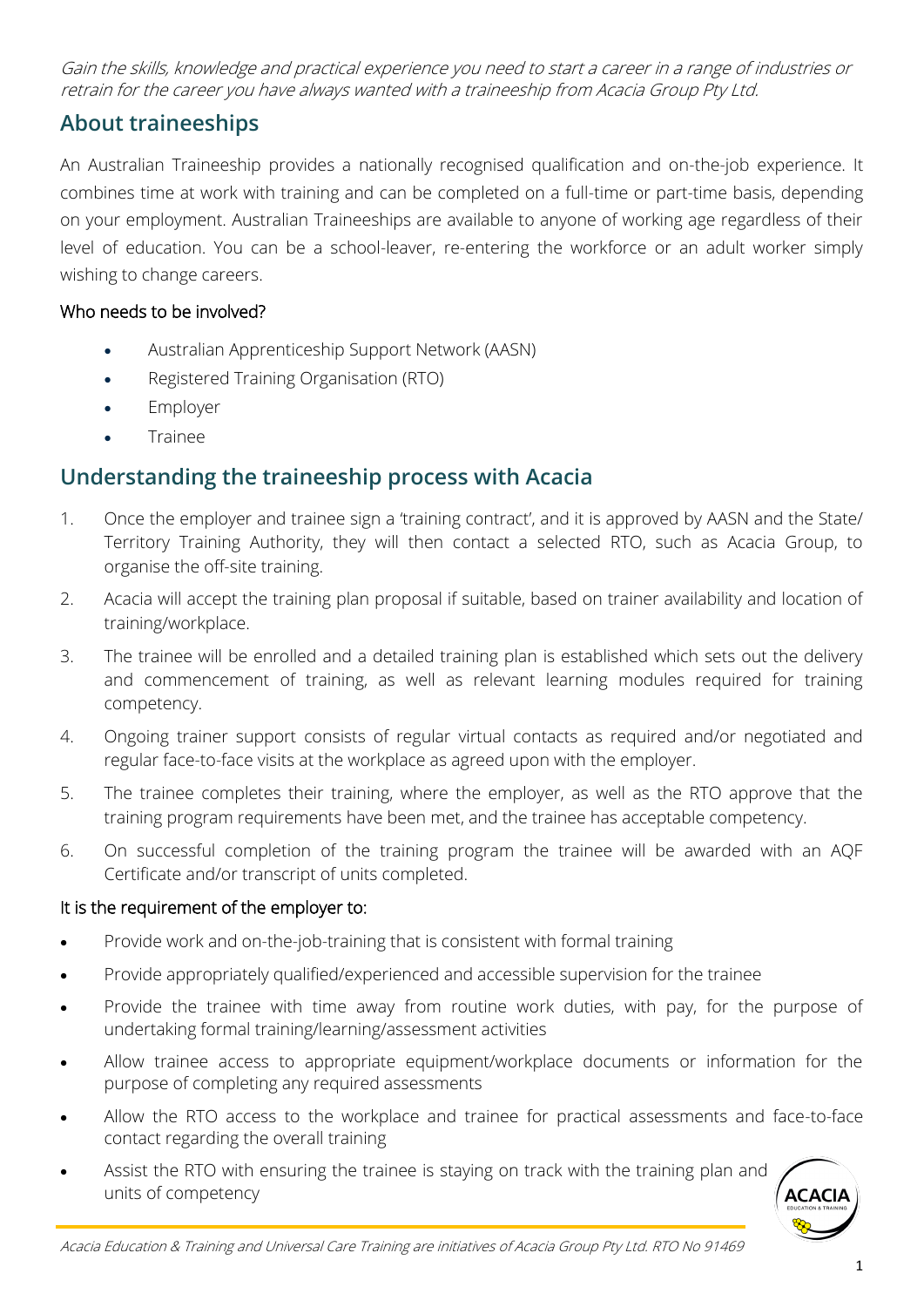<span id="page-3-0"></span>Get the skills, knowledge and practical experience you need to start a career in the warehousing industry with a TLI30321 Certificate III in Supply Chain Operations Traineeship from Acacia Group Pty Ltd.

### **Course overview**

This is a general qualification for the Warehousing and Storage Industry.

It involves a defined range of skilled operations, usually within a range of broader related activities involving known routines, methods and procedures, with some discretion and judgement in selecting equipment, services or contingency measures and within known time constraints.

Our industry professionals will cover topics such as:

- Stock control
- Work health and safety
- Workplace documentation
- Working effectively in a service environment and team
- Check and maintain equipment

Individuals with this qualification are able to perform such roles as,

- Organising receival and despatch documentation
- Receival and storage of stock
- Maintain daily store operations including stock control
- Internal and external customer service

This course will take learners from beginner to professional warehousing and storage worker twelve (12) to twenty four (24) months, depending on agreed Training Plan Proposal.

### **Completion of the course**

To achieve this qualification, trainees must successfully complete the required units of competency, as outlined on [page 6](#page-7-0) of this brochure. Trainees must be able to attend all workplace visits with the trainer and workplace supervisor on the assigned dates in order to successfully complete the course. Under certain circumstances, arrangements can be made to accommodate trainees where they are unable to attend on the assigned dates.

Students who successfully complete all requirements of TLI30321 Certificate III in Supply Chain Operations and the Traineeship Program will be issued with an AQF certificate III qualification that can be used to gain work in a number of industry roles including: Storeperson, Warehousing Assistant and Dispatch Officer.

Students who successfully complete one or more units, will be issued with a Statement of Attainment for these unit(s).

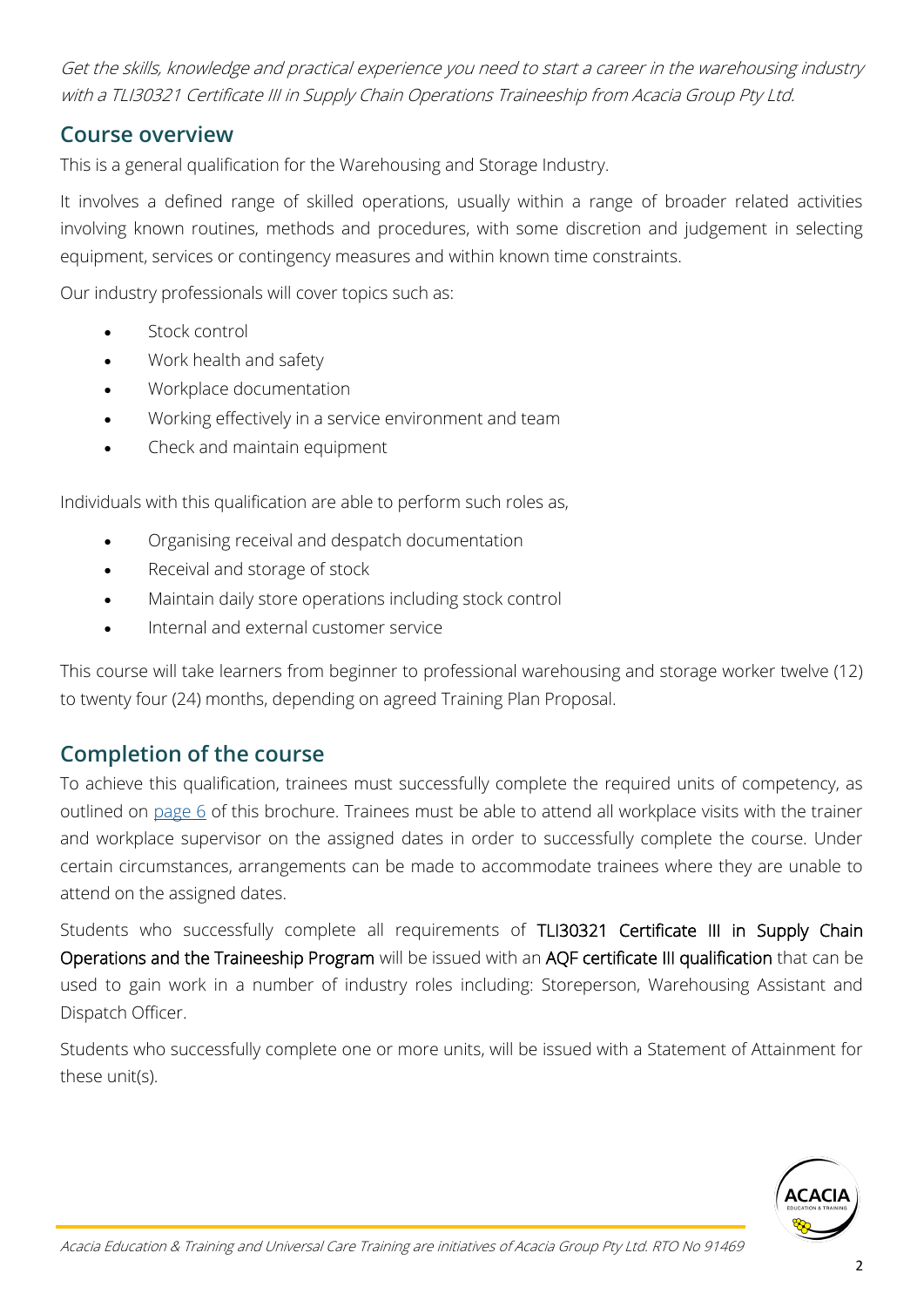# <span id="page-4-0"></span>**Course duration**

The duration for the course is in twelve (12) to twenty four (24) months, depending on the qualification and Training Plan Proposal set out with ASSN and employer.

### **Potential career opportunities**

Career opportunities within the Warehousing Industry include, but are not limited to the following:

- Storeperson
- Warehousing Assistant
- Freight Handler
- Receiving Officer
- Despatch Officer and Packer
- Customer Service Officer
- Documentation Clerk
- Process Worker

### **Course delivery**

This course is delivered via correspondence theory assessments and on-the-job training. All delivery modes provide the trainees with support throughout their studies by a team of experienced trainers and assessors, who are on hand to answer any questions they may have and provide feedback on their progress.

Theory: Trainees will be required to complete the theory assessments in their own time as well as being allocated time during work hours, based on employer agreement. Trainees will also receive regular contact with the assigned trainer to assist them with their studies.

Correspondence: Trainees may choose to receive their assessments as paper-based workbooks or fillable pdf's. (Online is not available at this time).

Practicals: For practical based training, the assigned trainer will meet with the trainee on regular face-toface visits at the workplace as arranged with the employer. The employer will provide work and on-thejob training that is consistent with the formal training. Some assessments require workplace observations where your workplace supervisor is able to observe you and complete third party reports.

#### **Assessment overview**

- Assessment: The methods in which trainees are assessed may include theory based assessments, case studies, projects, observations and work place observations.
- This qualification is competency based. Successful trainees will receive a qualification which shows their level of achievement for each unit as Competent, unless Credit Transfer is granted for any units, in which case that will be indicated instead.
- Every assessment must be successfully completed to demonstrate competency in each unit.
- If you do not successfully complete an assessment, you will be given the opportunity to re-attempt the assessment tasks.

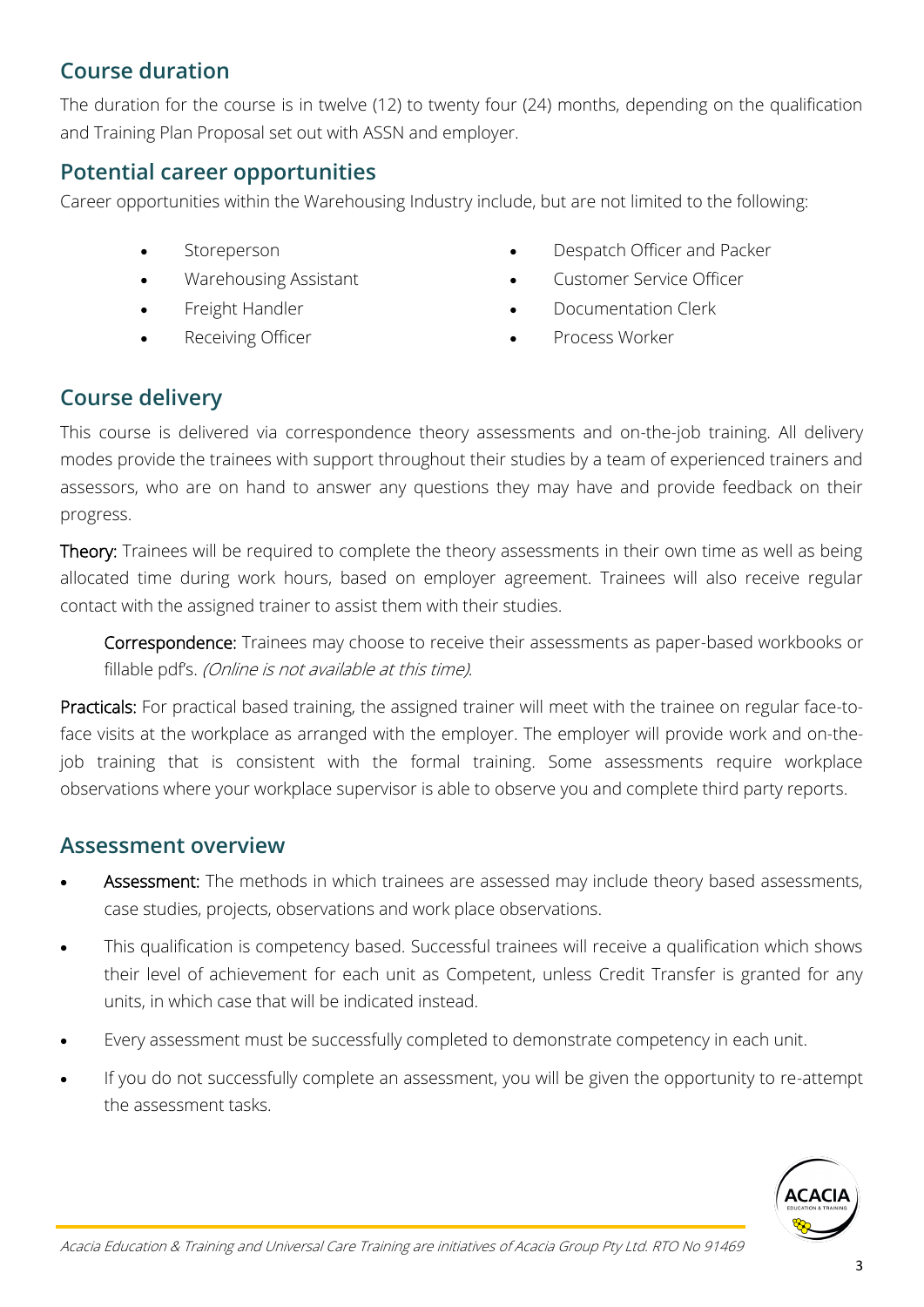# <span id="page-5-0"></span>**On-the-job training**

Practical training is the part of the course where trainees learn and are assessed in a place of work related to the course.

Support: Throughout the term of the traineeship the trainee will get practical, hands-on experience under the guidelines of their workplace supervisor. The supervisor will be someone with involvement in the industry, who can mentor the trainee during work hours. Throughout the term of the traineeship the trainer will also visit the trainee in the workplace and observe and assess them performing their daily tasks.

Benefits: By undertaking on-the-job training the trainee has the opportunity to put the knowledge learned within the theory component of the course into practice. The student will also develop practical, on-the-job skills and could make contacts that help the trainee with their employment once they graduate. On-the-job training is often the most rewarding part of the trainees course. Working face-toface with clients and colleagues in the chosen field make a huge difference to career confidence.

Physical requirements: This course may involve a variety of physical tasks, such as safe manual handling lifting techniques and a considerable time standing and walking.

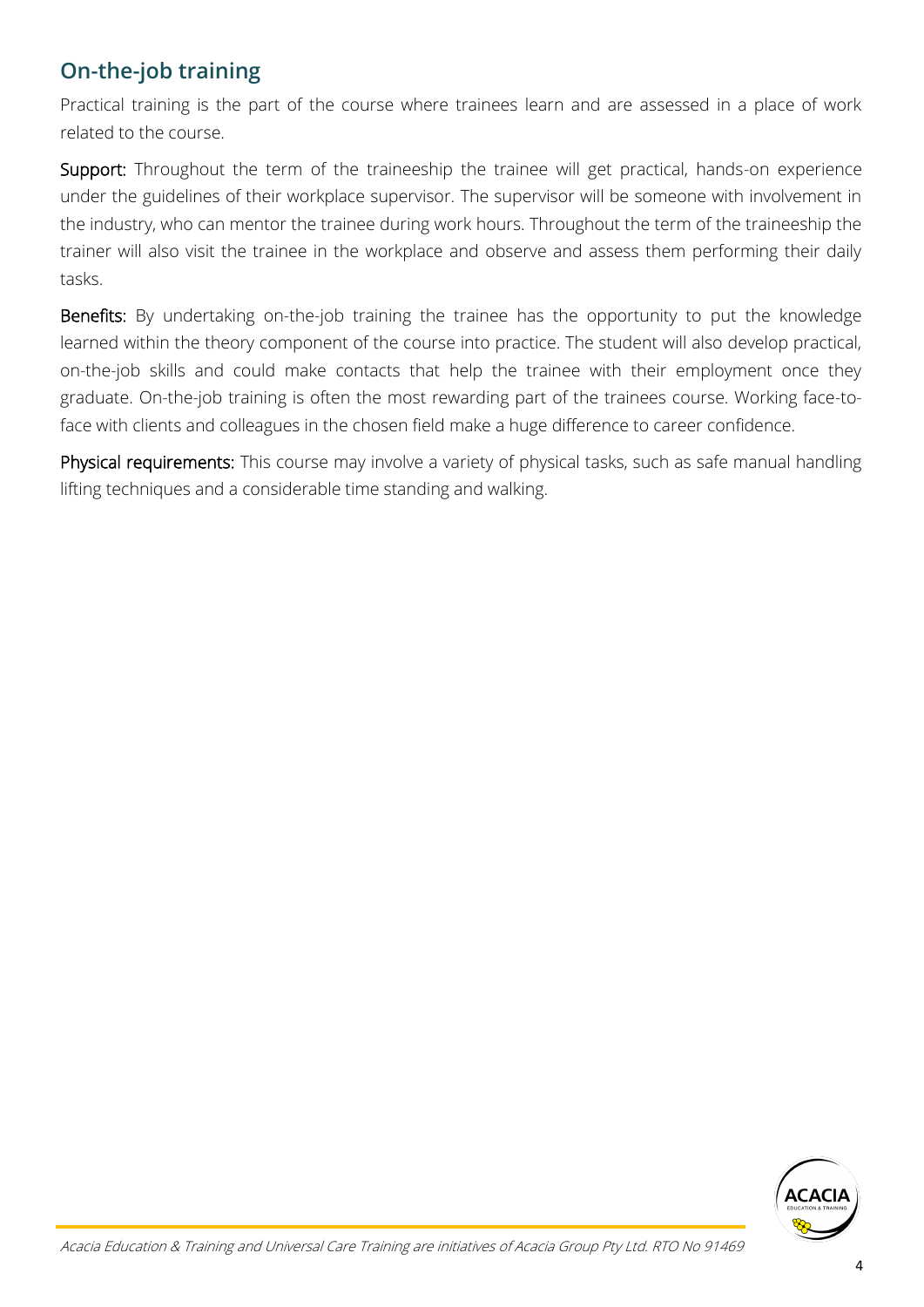### <span id="page-6-0"></span>**Requirements**

Acacia is committed to providing an inclusive learning environment. Principles of access and equity for all trainees are applied in all programs.

Education: There are no formal entry requirements for this qualification.

Minimum age: Applicants will need to be at least 15 years old. If under 18 years of age the enrolment form will need to be signed by a parent or guardian. For smart and skilled funding students must no longer be enrolled in school, see Smart and Skilled eligibility criteria on [page 7](#page-8-0) of this brochure for more information. Individual workplaces may have their own minimum age requirements.

English: This course involves reading and undertaking a range of written assessments, as well as engaging in group discussions. Furthermore, the delivery mode relies on the extensive use of written communication.

Language, Literacy and Numeracy: All applicants will be required to undertake a Language, Literacy and Numeracy assessment prior to entry into the course. The purpose of this assessment is to determine whether you may require additional support in order to complete the course successfully. This way, we can tell you prior to enrolment if we are able to provide the level of support you require or if you might need to seek support from external agencies. Applicants will be given 45 minutes in which to complete the written parts of the assessment.

Pre-Training Review: Applicants will be required to complete a Pre-Training Review. Questions may be asked regarding previous qualifications, previous experience and preferred learning methods. This also provides the student with the opportunity to ask any questions they may have regarding the course.

## **Materials and equipment**

Depending on the preferred method of workbook assessment, trainees may be required to have access to a computer with internet and Microsoft Office (or equivalent).

All other necessary training and assessment materials will be provided. Trainees may require basic computing skills in order to complete the training.

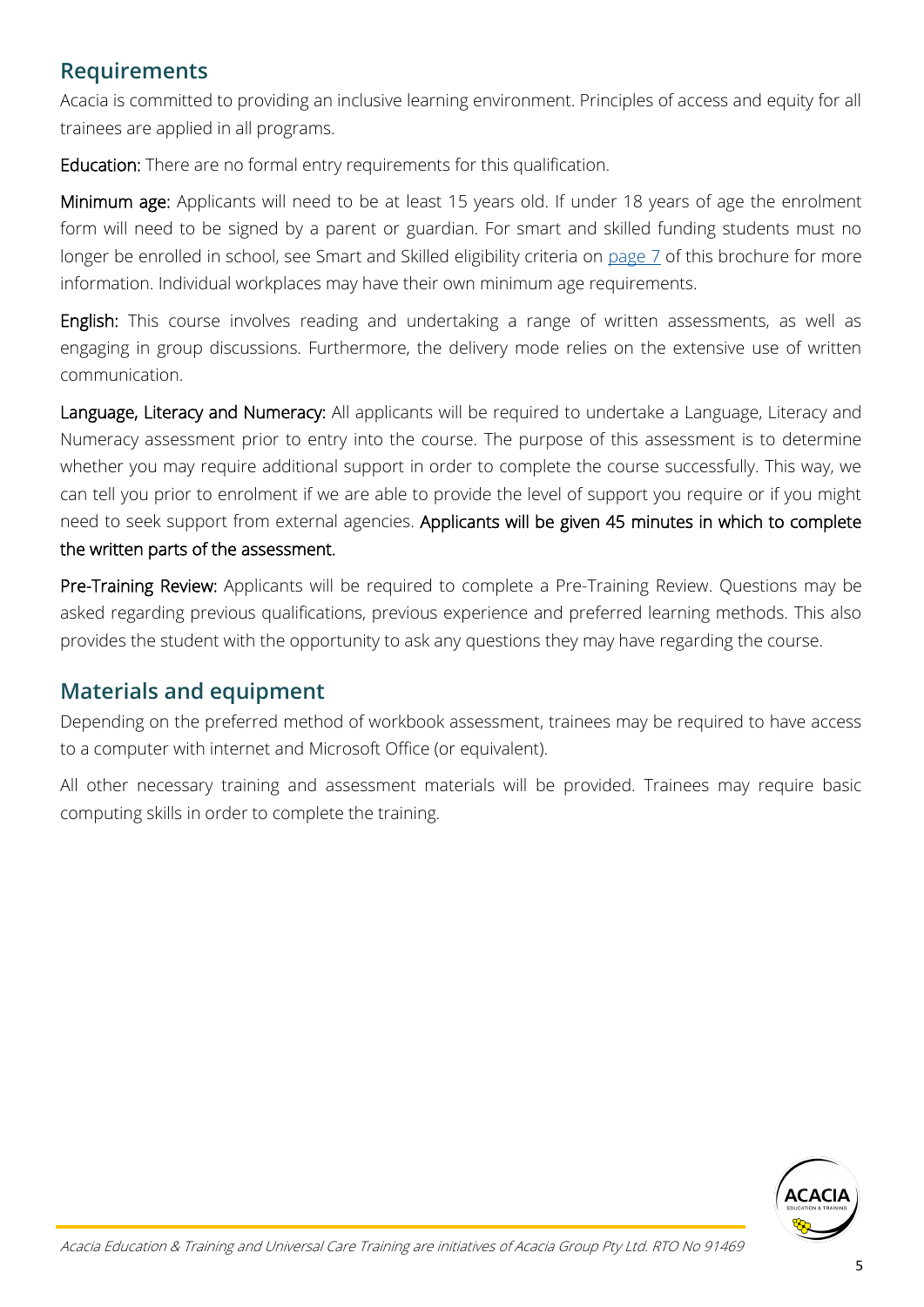# <span id="page-7-0"></span>**Units of competency**

To gain a full qualification in TLI30321 Certificate III in Supply Chain Operations, trainees will need to complete a total of fourteen (14) units; two (2) core units and twelve (12) elective units. These units will be selected in consultation with the employer and will be relevant to the job role.

| <b>UNIT CODE</b>                                                                                      | <b>UNIT NAME</b>                                         |  |
|-------------------------------------------------------------------------------------------------------|----------------------------------------------------------|--|
| <b>Core Units</b>                                                                                     | All 3 core units must be selected                        |  |
| <b>TLID0020</b>                                                                                       | Shift materials safely using manual handling methods     |  |
| <b>TLIF0009</b>                                                                                       | Ensure the safety of transport activities                |  |
| <b>Elective Units - Group A</b>                                                                       | All elective in Group A must be selected                 |  |
| <b>TLIA0004</b>                                                                                       | Complete receival/dispatch documentation                 |  |
| <b>TLIA0010</b>                                                                                       | Identify goods and store to specifications               |  |
| <b>TLIA0015</b>                                                                                       | Organise receival and despatch operations                |  |
| <b>TLIX0013X</b>                                                                                      | Maintain stock control and receivals                     |  |
| <b>Elective Units - Group B</b>                                                                       | 8 electives between Group B and Group C must be selected |  |
| <b>TLIL0007</b>                                                                                       | Complete workplace orientation/induction procedures      |  |
| <b>TLIU2012</b>                                                                                       | Participate in environmentally sustainable practices     |  |
| <b>TLIJ0003</b>                                                                                       | Apply quality systems                                    |  |
| <b>TLIA3026</b>                                                                                       | Monitor storage facilities                               |  |
| <b>TLIB2001</b>                                                                                       | Check and assess operational capabilities of equipment   |  |
| <b>TLIE0008</b>                                                                                       | Estimate/calculate mass area and quantify dimensions     |  |
| <b>TLID0006</b>                                                                                       | Move materials mechanically using automated equipment    |  |
| <b>TLIE0003</b>                                                                                       | Consolidate manifest documentation                       |  |
| <b>Elective Units - Group B</b>                                                                       | 8 electives between Group B and Group C must be selected |  |
| BSBOPS301                                                                                             | Deliver and monitor a service to customers               |  |
| BSBPEF301                                                                                             | Organise personal work priorities                        |  |
| BSBOPS305                                                                                             | Process customer complaints                              |  |
| BSBINS302                                                                                             | Organise workplace information                           |  |
| Dlassa speak to an Assais<br>esantativa if yayyukha haya any sekhitanal waita nati listakakalingan da |                                                          |  |

**Please speak to an Acacia representative if you wish to have any additional units not listed delivered in your training package.**

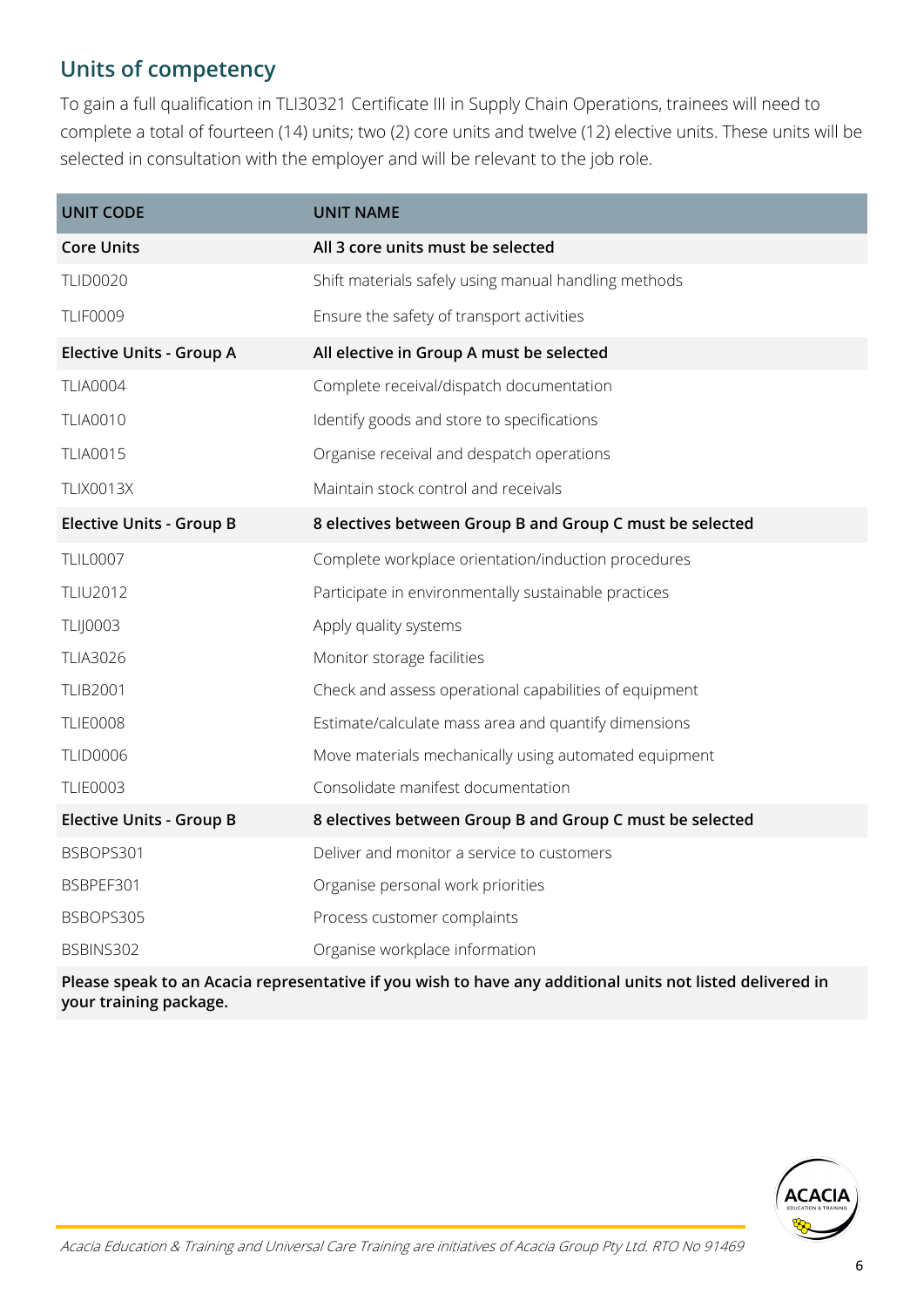# <span id="page-8-0"></span>**Fees**

Traineeship qualifications on the NSW Skills List are subsidised when delivered by an approved Smart and Skilled provider\*, and are fully subsidised for eligible trainees under the fee free traineeship initiative.

\*Acacia is an approved Smart and Skilled provider.

Fee free traineeships are available to NSW trainees whose training:

- is funded under the NSW Government's Smart and Skilled Program
- commenced on or after 1 January 2020.

Individuals are eligible to commence a maximum of three fee free traineeships under this initiative.

The NSW Department of Education will pay the student fee on behalf of trainees who fit the eligibility requirements. For more information on the NSW Government's fee free traineeship initiative please follow the link: [https://vet.nsw.gov.au/choosing](https://vet.nsw.gov.au/choosing-vet/fee-free-traineeships)-vet/fee-free-traineeships

#### Basic Eligibility - Smart and Skilled

To be eligible to receive subsidised training through Smart and Skilled, applicants must be:

- 15 years old or over and no longer at school,
- living or working in NSW,
- an Australian citizen, Australian permanent resident, humanitarian visa holder or New Zealand citizen.

Aboriginal and Torres Strait Islanders who are eligible, are exempt from fees for any Smart and Skilled course.

For further information on eligibility for fee concession or exemption go to [www.smartandskilled.nsw.gov.au/are](http://www.smartandskilled.nsw.gov.au/are-you-eligible)-you-eligible, click on the "Check your eligibility" button and follow the prompts.

Eligibility for a government subsidised fee, and for concessions, exemptions and scholarships, are all calculated and confirmed during the enrolment process. For more information on the Smart and Skilled fee administration policy please follow the link below:

[https://www.training.nsw.gov.au/forms\\_documents/smartandskilled/contract/2021\\_22/](https://www.training.nsw.gov.au/forms_documents/smartandskilled/contract/2021_22/fee_administration_policy_21_22.pdf) [fee\\_administration\\_policy\\_21\\_22.pdf](https://www.training.nsw.gov.au/forms_documents/smartandskilled/contract/2021_22/fee_administration_policy_21_22.pdf)